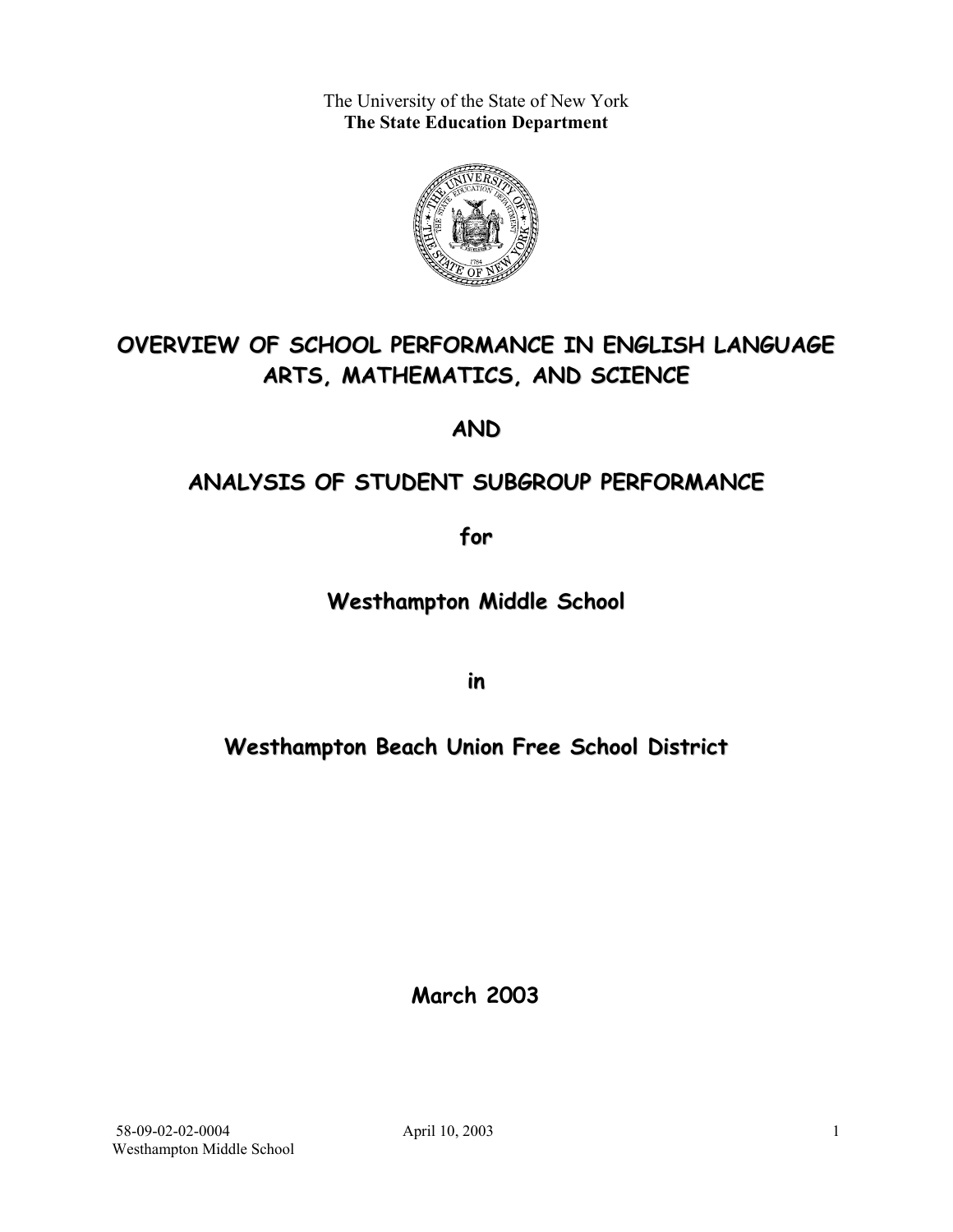#### **THE UNIVERSITY OF THE STATE OF NEW YORK**

#### **Regents of The University**

| Tonawanda      |
|----------------|
| Hollis         |
| Staten Island  |
| New Rochelle   |
| Peru           |
| Huntington     |
| North Syracuse |
| New York       |
| Belle Harbor   |
| Buffalo        |
| Hartsdale      |
| Albany         |
| <b>Bronx</b>   |
| New York       |
| Binghamton     |
| Rochester      |

#### **President of The University and Commissioner of Education**

RICHARD P. MILLS

#### **Chief Operating Officer**

RICHARD H. CATE

**Deputy Commissioner for Elementary, Middle, Secondary and Continuing Education**  JAMES A. KADAMUS

#### **Coordinator, School Operations and Management Services**  CHARLES SZUBERLA

#### **Coordinator, Information and Reporting Services**

MARTHA P. MUSSER

The State Education Department does not discriminate on the basis of age, color, religion, creed, disability, marital status, veteran status, national origin, race, gender, genetic predisposition or carrier status, or sexual orientation in its educational programs, services and activities. Portions of this publication can be made available in a variety of formats, including braille, large print or audio tape, upon request. Inquiries concerning this policy of nondiscrimination should be directed to the Department's Office for Diversity, Ethics, and Access, Room 530, Education Building, Albany, NY 12234. **Requests for additional copies of this publication may be made by contacting the Publications Sales Desk, Room 309, Education Building, Albany, NY 12234.** 

Please address all correspondence about this report that is not related to data corrections to:

*School Report Card Coordinator Information and Reporting Services Team New York State Education Department Room 863 EBA 89 Washington Avenue Albany, NY 12234*  E-mail: *RPTCARD@mail.nysed.gov*

 58-09-02-02-0004 April 10, 2003 Westhampton Middle School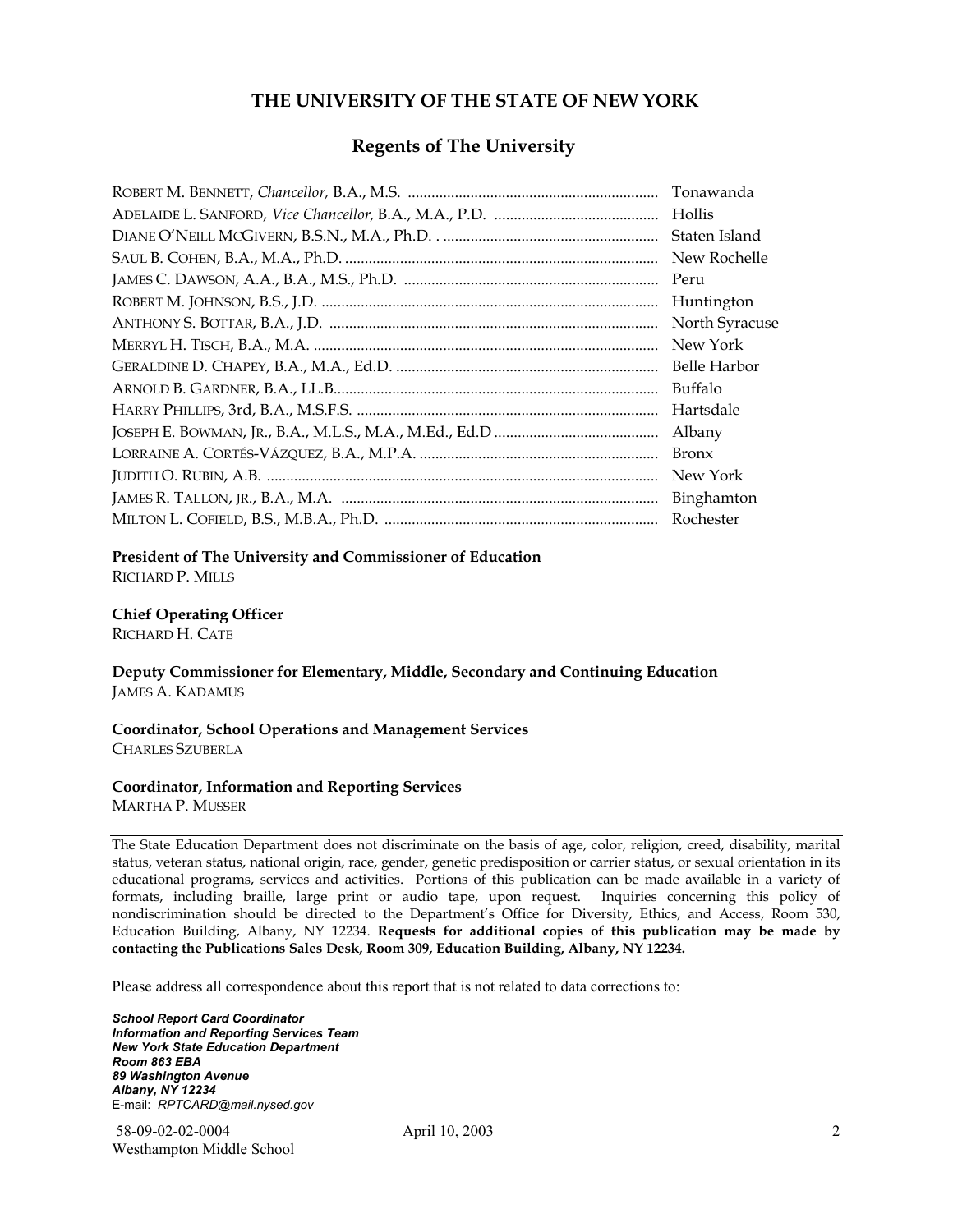The *New York State School Report Card* is an important part of the Board of Regents effort to raise learning standards for all students. It provides information to the public on student performance and other measures of school and district performance. Knowledge gained from the school report card on a school's strengths and weaknesses can be used to improve instruction and services to students.

The *New York State School Report Card* consists of three parts: the *Overview of School Performance in English Language Arts, Mathematics, and Science and Analysis of Student Subgroup Performance,* the *Comprehensive Information Report,* and the *School Accountability Report*. The *Overview and Analysis* presents performance data on measures required by the federal No Child Left Behind Act: English, mathematics, science, and graduation rate. Performance data on other State assessments can be found in the *Comprehensive Information Report*. The *School Accountability Report* provides information as to whether a school is making adequate progress toward enabling all students to achieve proficiency in English and mathematics.

State assessments are designed to help ensure that all students reach high learning standards. They show whether students are getting the foundation knowledge they need to succeed at the elementary, middle, and commencement levels and beyond. The State requires that students who are not making appropriate progress toward the standards receive academic intervention services.

In the *Overview*, performance on the elementary- and middle-level assessments in English language arts and mathematics and on the middle-level science test is reported in terms of mean scores and the percentage of students scoring at each of the four levels. These levels indicate performance on the standards from seriously deficient to advanced proficiency. Performance on the elementary-level science test is reported in terms of mean scores and the percentage of students making appropriate progress. Regents examination scores are reported in four score ranges. Scores of 65 to 100 are passing; scores of 55 to 64 earn credit toward a local diploma (with the approval of the local board of education). Though each elementary- and middle-level assessment is administered to students in a specific grade, secondary-level assessments are taken by students when they complete the coursework for the core curriculum. Therefore, the performance of students at the secondary level is measured for a student cohort rather than a group of students at a particular grade level. Students are grouped in cohorts according to the year in which they first entered grade 9.

The assessment data in the *Overview and Analysis* are for all tested students in the school, including general-education students and students with disabilities. In the *Overview*, each school's performance is compared with that of schools similar in grade level, district resources, and student needs as indicated by income and limited English proficiency (LEP) status. Each district's performance is compared with that of all public schools statewide. In the *Analysis*, performance is disaggregated by race/ethnicity, disability status, gender, LEP status, income level, and migrant status.

Explanations of terms referred to or symbols used in this part of the school report card may be found in the glossary on the last page. Further information on the school report card may be found in the guide, *Understanding Your School Report Card 2003*, available at your school or on the Information and Reporting Services Web site at www.emsc.nysed.gov/irts.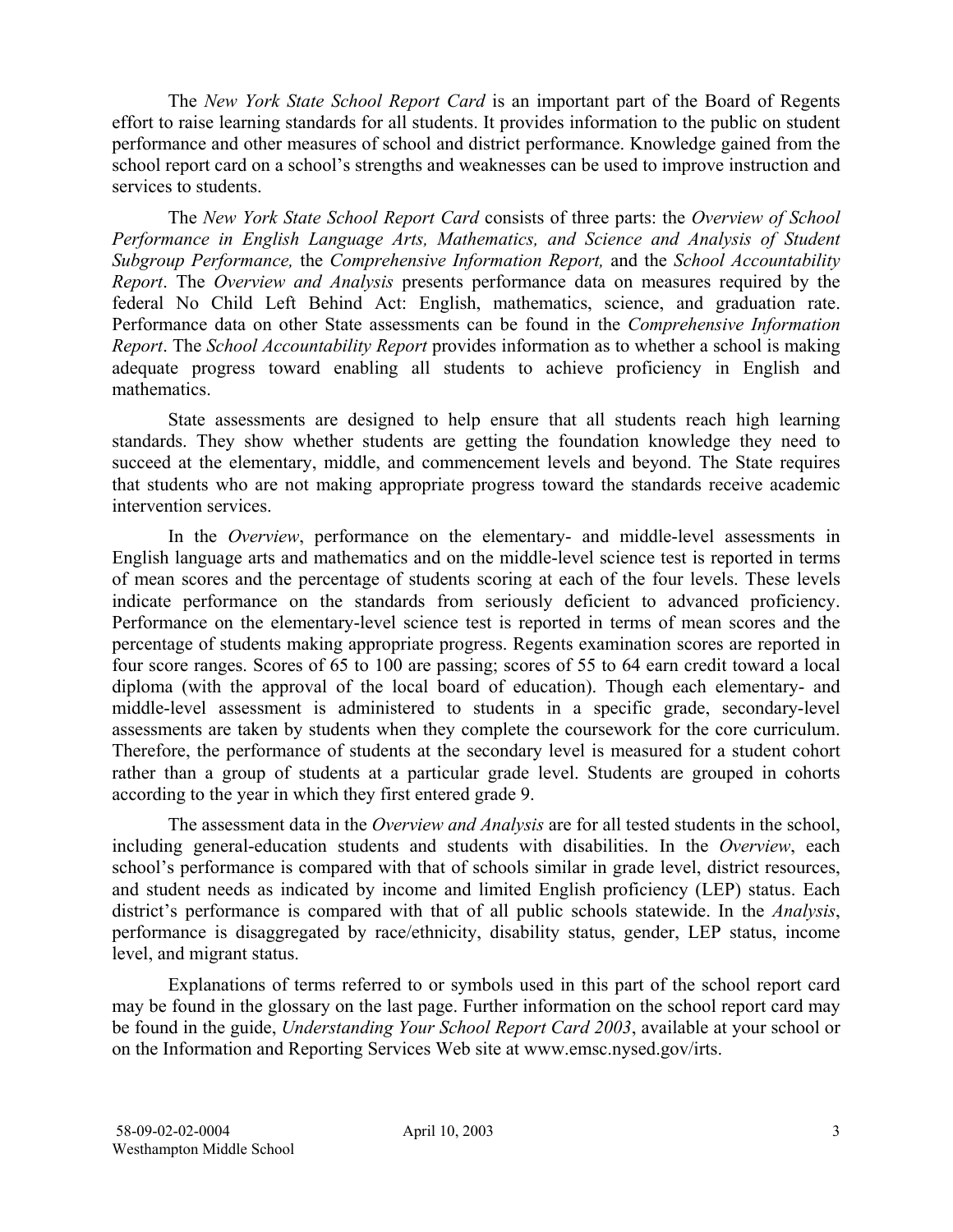# **Overview of School Performance in English Language Arts, Mathematics, and Science**

## **School Profile**

| Principal:                                                                          | Michael R. Radday         |                   | $(631)288 - 3800$<br>Phone:         |
|-------------------------------------------------------------------------------------|---------------------------|-------------------|-------------------------------------|
| Organization<br>School Staff <sup>1</sup> (both full- and part-time)<br>$2001 - 02$ |                           |                   |                                     |
| Grade Range                                                                         | <b>Student Enrollment</b> | Count of Teachers | <b>Count of Other Professionals</b> |
| $6-8$                                                                               | 413                       | 38                | 4                                   |

#### **2000–01 School District-wide Total Expenditure per Pupil | \$15,072**

| <b>Student Demographics</b>                              | 1999-2000 |         | 2000-2001 |         | 2001-2002 |         |
|----------------------------------------------------------|-----------|---------|-----------|---------|-----------|---------|
| <b>Used To Determine Similar</b><br><b>Schools Group</b> | Count     | Percent | Count     | Percent | Count     | Percent |
| Limited English Proficient                               |           | 2.1%    | 10        | 2.7%    | 9         | 2.2%    |
| Eligible for Free Lunch                                  | 35        | $9.4\%$ | 37        | 9.8%    | 22        | 5.3%    |
|                                                          |           |         |           |         |           |         |

**Similar Schools Group**  This school is in Similar Schools Group 36. All schools in this group are middle level schools in school districts with low student needs in relation to district resource capacity. The schools in this group are in the higher range of student needs for middle level schools in these districts.

### **2001–02 Percentage of Core Classes Taught by Highly Qualified Teachers\***

| <b>Number of Core</b><br><b>Classes</b> | <b>Percent Taught</b><br>by Highly<br>Qualified<br><b>Teachers</b> |
|-----------------------------------------|--------------------------------------------------------------------|
| 1NQ                                     | 95%                                                                |

\*For the 2001–02 school year only, teachers of core classes are considered to be highly qualified if they are certified to teach that subject.

### **2001–02 Percentage of Teachers with No Valid Teaching Certificate\***

| Number of<br><b>Teachers</b> | <b>Percent No</b><br><b>Valid Teaching</b><br><b>Certificate</b> |
|------------------------------|------------------------------------------------------------------|
| 38                           | .5%                                                              |

\*This count includes teachers with temporary licenses who do not have a valid permanent or provisional teaching certificate.

 $\overline{a}$ 

 $1$  District-employed staff who serve in more than one school are not included in these counts.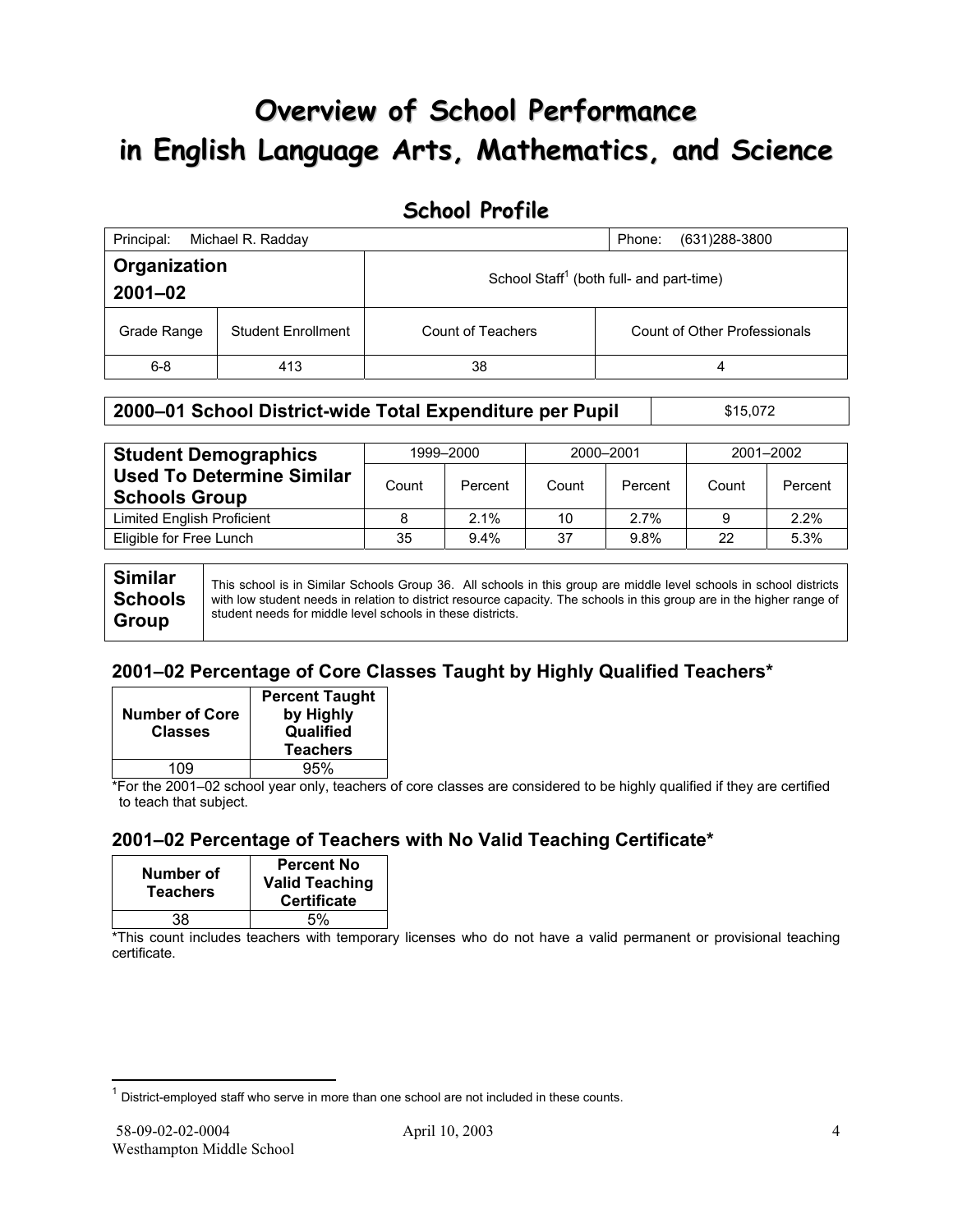

English Language Arts

| Performance at<br><b>This School</b> | Level 1<br>527-661 | Level 2<br>662-700 | Level 3<br>701-738 | Level 4<br>739-830 | <b>Total</b> | <b>Mean Score</b> |
|--------------------------------------|--------------------|--------------------|--------------------|--------------------|--------------|-------------------|
| <b>May 2000</b>                      | 4                  | 36                 | 84                 | 28                 | 152          | 717               |
| <b>May 2001</b>                      |                    | 30                 | 64                 | 39                 | 133          | 724               |
|                                      | Level 1<br>527-659 | Level 2<br>660-698 | Level 3<br>699-737 | Level 4<br>738-830 | <b>Total</b> |                   |
| <b>March 2002</b>                    |                    | 54                 | 78                 | 21                 | 154          | 711               |

|         | Middle-Level English Language Arts Levels - Listening, Reading, and Writing Standards                     |  |  |  |  |
|---------|-----------------------------------------------------------------------------------------------------------|--|--|--|--|
| Level 4 | These students exceed the standards and are moving toward high performance on the Regents examination.    |  |  |  |  |
| Level 3 | These students meet the standards and, with continued steady growth, should pass the Regents examination. |  |  |  |  |
| Level 2 | These students need extra help to meet the standards and pass the Regents examination.                    |  |  |  |  |
| Level 1 | These students have serious academic deficiencies.                                                        |  |  |  |  |

### **Performance of Limited English Proficient (LEP) Students**

| Grade 8 | <b>English Proficiency Below Effective Participation Level</b> | <b>Making Appropriate Progress</b> |
|---------|----------------------------------------------------------------|------------------------------------|
| 2002    |                                                                |                                    |

### **Performance of Middle-Level Students with Severe Disabilities on the New York State Alternate Assessment (NYSAA) in English**

|             | <b>Number</b><br>Tested | <b>AA-Level 1</b> | AA-Level 2 | AA-Level 3 | AA-Level 4 |
|-------------|-------------------------|-------------------|------------|------------|------------|
| $2001 - 02$ |                         |                   |            |            |            |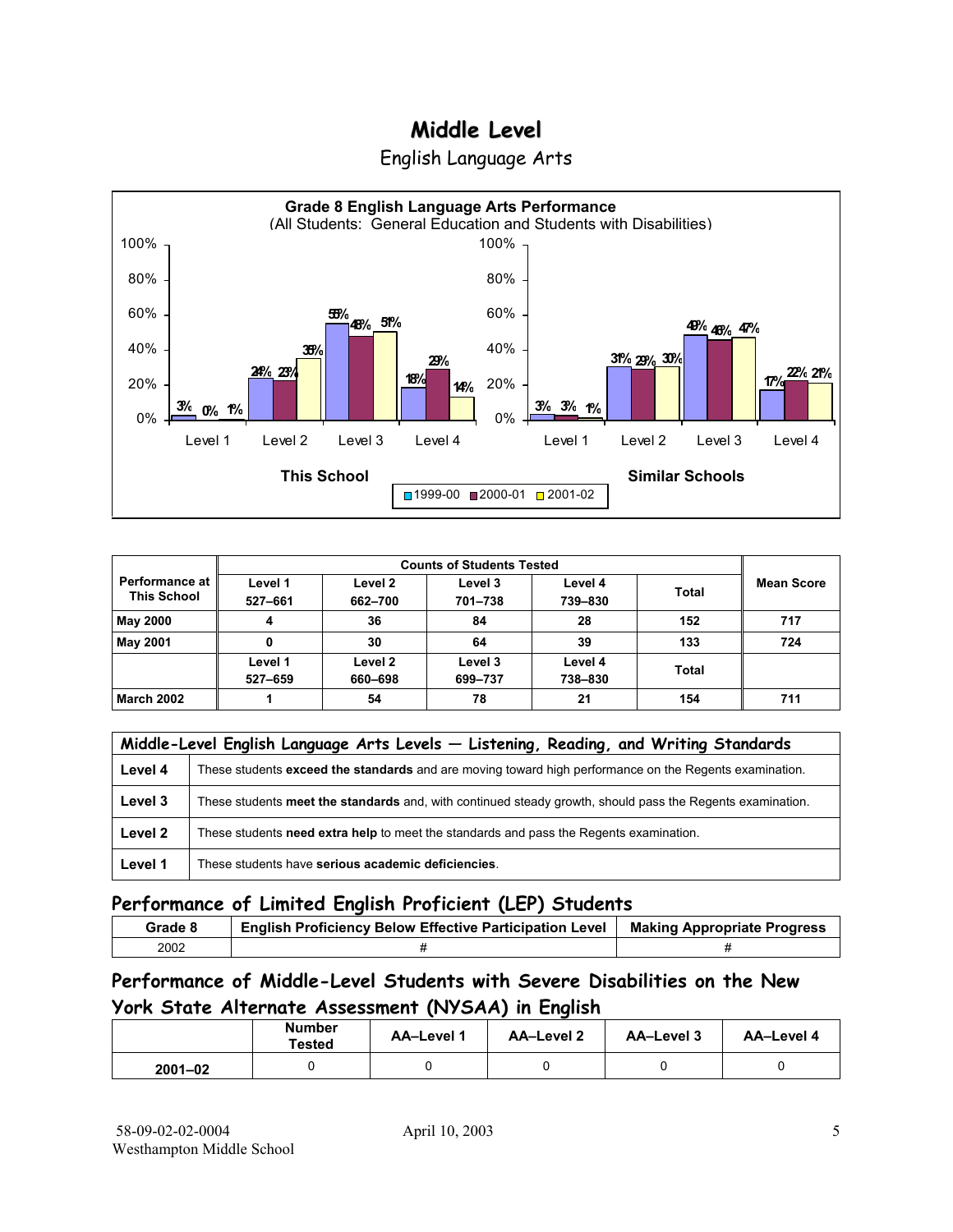**Mathematics** 



|                                               | <b>Counts of Students Tested</b> |                    |                    |                    |              |                   |
|-----------------------------------------------|----------------------------------|--------------------|--------------------|--------------------|--------------|-------------------|
| <b>Performance at I</b><br><b>This School</b> | Level 1<br>517-680               | Level 2<br>681-715 | Level 3<br>716-759 | Level 4<br>760-882 | <b>Total</b> | <b>Mean Score</b> |
| <b>May 2000</b>                               |                                  | 39                 | 88                 | 23                 | 152          | 731               |
| <b>May 2001</b>                               |                                  | 38                 | 77                 | 15                 | 135          | 728               |
| May 2002                                      |                                  | 38                 | 100                | 12                 | 152          | 729               |

|         | Middle-Level Mathematics Levels - Knowledge, Reasoning, and Problem-Solving Standards                     |
|---------|-----------------------------------------------------------------------------------------------------------|
| Level 4 | These students exceed the standards and are moving toward high performance on the Regents examination.    |
| Level 3 | These students meet the standards and, with continued steady growth, should pass the Regents examination. |
| Level 2 | These students need extra help to meet the standards and pass the Regents examination.                    |
| Level 1 | These students have serious academic deficiencies.                                                        |

### **Performance of Middle-Level Students with Severe Disabilities on the New York State Alternate Assessment (NYSAA) in Mathematics, Science, and Technology**

|             | <b>Number</b><br>Tested | <b>AA-Level 1</b> | AA-Level 2 | AA-Level 3 | AA-Level 4 |
|-------------|-------------------------|-------------------|------------|------------|------------|
| $2001 - 02$ |                         |                   |            |            |            |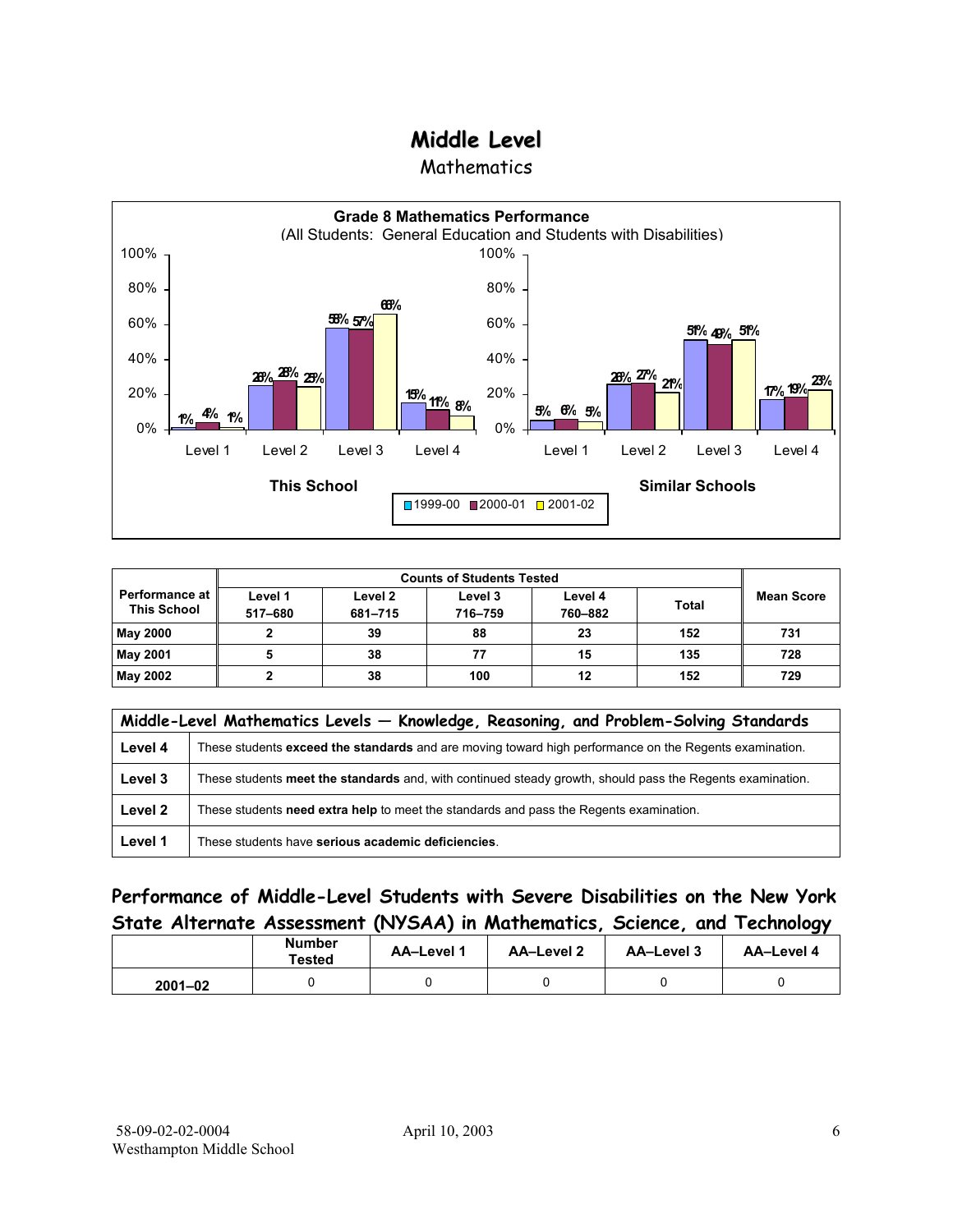#### Science



| <b>Performance at This School</b> |                        |         | <b>Mean Score</b> |         |         |              |    |
|-----------------------------------|------------------------|---------|-------------------|---------|---------|--------------|----|
|                                   |                        | Level 1 | ∟evel 2           | Level 3 | Level 4 | <b>Total</b> |    |
| <b>June 2002</b>                  | l Middle-Level Science |         |                   | 49      | 85      | 136          | 85 |
|                                   | <b>Regents Science</b> |         |                   |         |         |              |    |

| Middle-Level Science Levels - Knowledge, Reasoning, and Problem-Solving Standards* |                                                                                                                                                                                                |  |  |  |  |  |
|------------------------------------------------------------------------------------|------------------------------------------------------------------------------------------------------------------------------------------------------------------------------------------------|--|--|--|--|--|
| Level 4                                                                            | These students exceed the standards on the middle-level science test and are moving toward high performance<br>on the Regents examinations or score 85-100 on a Regents science examination.   |  |  |  |  |  |
| Level 3                                                                            | These students meet the standards on the middle-level science test and, with continued steady growth, should<br>pass the Regents examinations or score 65–84 on a Regents science examination. |  |  |  |  |  |
| Level 2                                                                            | These students need extra help to meet the standards for middle-level science and to pass the Regents<br>examinations or score 55–64 on a Regents science examination.                         |  |  |  |  |  |
| Level 1                                                                            | These students have serious academic deficiencies as evidenced in the middle-level science test or score 0–54<br>on a Regents science examination.                                             |  |  |  |  |  |

\*Students may demonstrate proficiency in middle-level science by scoring at level 3 or above on the middle-level science test or by scoring 65 or above on a Regents examination in science.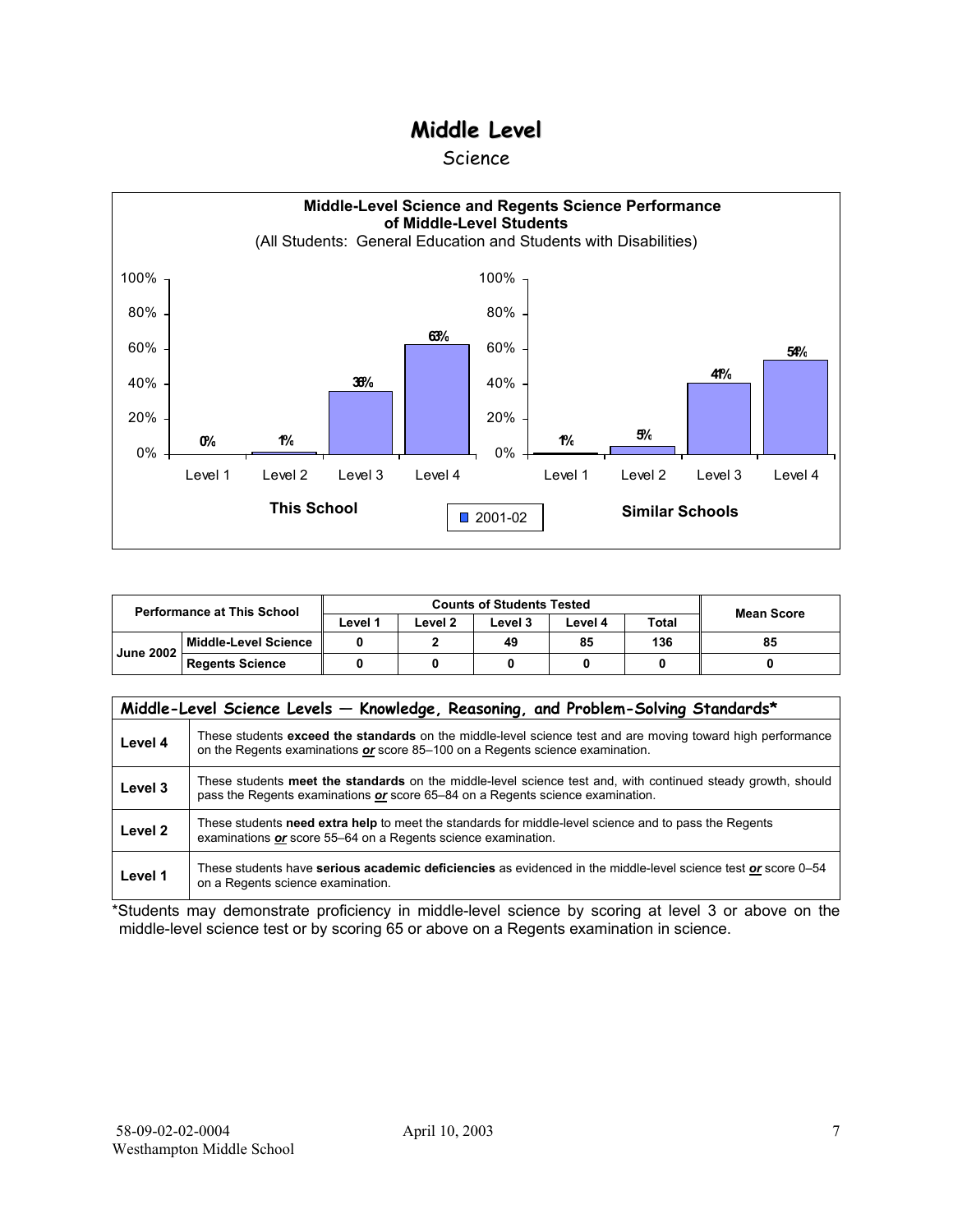# **Analysis of Student Subgroup Performance**

Historically, on State assessments the average performance of Black, Hispanic, and Native American students has been lower than that of White and Asian students. Similarly, students from lowincome families have not performed as well as those from higher income families. A high priority of the Board of Regents is to eliminate these gaps in student performance. In addition, Title I of the federal Elementary and Secondary Education Act includes explicit requirements "to ensure that students served by Title I are given the same opportunity to achieve to high standards and are held to the same high expectations as all students in each State."

This section of the school report card provides performance data by racial/ethnic group, disability status, gender, English proficiency status, income level, and migrant status. The purpose of the student subgroup analyses is to determine if students who perform below the standards in any school tend to fall into particular groups, such as minority students, limited English proficient students, or economically disadvantaged students. If these analyses provide evidence that students in one of the groups achieve at a lower level than other students, the school and community should examine the reasons for this lower performance and make necessary changes in curriculum, instruction, and student support services to remedy these performance gaps.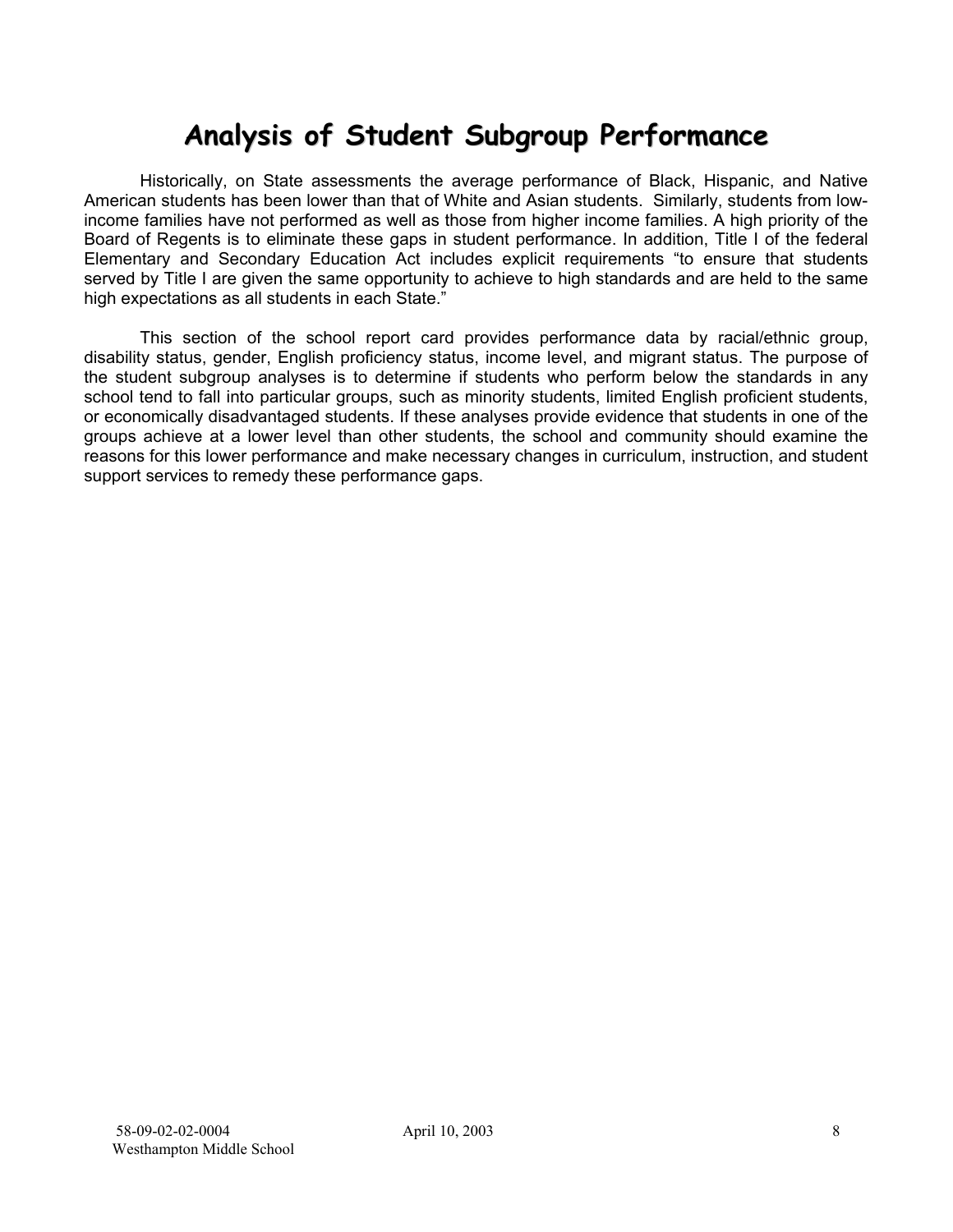English Language Arts

|                                              |                |                                                                   | 2000-01 |     | $2001 - 02$    |                                                                   |         |     |
|----------------------------------------------|----------------|-------------------------------------------------------------------|---------|-----|----------------|-------------------------------------------------------------------|---------|-----|
| <b>Student Subgroup</b>                      | <b>Tested</b>  | <b>Percentages of Tested</b><br><b>Students Scoring at Levels</b> |         |     | <b>Tested</b>  | <b>Percentages of Tested</b><br><b>Students Scoring at Levels</b> |         |     |
|                                              |                | $2 - 4$                                                           | $3 - 4$ | 4   |                | $2 - 4$                                                           | $3 - 4$ | 4   |
| <b>Results by Race/Ethnicity</b>             |                |                                                                   |         |     |                |                                                                   |         |     |
| American Indian/Alaskan Native               | $\mathbf 0$    | 0%                                                                | 0%      | 0%  | 0              | 0%                                                                | 0%      | 0%  |
| <b>Black</b>                                 | 9              | 100%                                                              | 33%     | 0%  | 11             | 91%                                                               | 27%     | 0%  |
| Hispanic                                     | $\overline{7}$ | s                                                                 | s       | s   | $\overline{7}$ | s                                                                 | s       | s   |
| Asian or Pacific Islander                    | $\overline{2}$ | s                                                                 | s       | s   | $\overline{c}$ | s                                                                 | s       | s   |
| White                                        | 115            | 100%                                                              | 82%     | 31% | 134            | 100%                                                              | 67%     | 15% |
| Total                                        | 133            | 100%                                                              | 77%     | 29% | 154            | 99%                                                               | 64%     | 14% |
| Small Group Totals (s)                       | 9              | 100%                                                              | 67%     | 33% | 9              | 100%                                                              | 67%     | 11% |
| <b>Results by Disability Status</b>          |                |                                                                   |         |     |                |                                                                   |         |     |
| General-education students                   | 116            | 100%                                                              | 84%     | 34% | 130            | 99%                                                               | 72%     | 15% |
| Students with disabilities                   | 17             | 100%                                                              | 29%     | 0%  | 24             | 100%                                                              | 21%     | 4%  |
| Total                                        | 133            | 100%                                                              | 77%     | 29% | 154            | 99%                                                               | 64%     | 14% |
| <b>Results by Gender</b>                     |                |                                                                   |         |     |                |                                                                   |         |     |
| Female                                       | 70             | 100%                                                              | 87%     | 36% | 77             | 100%                                                              | 71%     | 18% |
| Male                                         | 63             | 100%                                                              | 67%     | 22% | 77             | 99%                                                               | 57%     | 9%  |
| Total                                        | 133            | 100%                                                              | 77%     | 29% | 154            | 99%                                                               | 64%     | 14% |
| <b>Results by English Proficiency Status</b> |                |                                                                   |         |     |                |                                                                   |         |     |
| English proficient                           | 133            | 100%                                                              | 77%     | 29% | 154            | 99%                                                               | 64%     | 14% |
| Limited English proficient                   | 0              | 0%                                                                | 0%      | 0%  | 0              | 0%                                                                | 0%      | 0%  |
| Total                                        | 133            | 100%                                                              | 77%     | 29% | 154            | 99%                                                               | 64%     | 14% |
| <b>Results by Income Level</b>               |                |                                                                   |         |     |                |                                                                   |         |     |
| Economically disadvantaged                   | 0              | 0%                                                                | 0%      | 0%  | 13             | 92%                                                               | 31%     | 0%  |
| Not disadvantaged                            | 133            | 100%                                                              | 77%     | 29% | 141            | 100%                                                              | 67%     | 15% |
| Total                                        | 133            | 100%                                                              | 77%     | 29% | 154            | 99%                                                               | 64%     | 14% |
| <b>Results by Migrant Status</b>             |                |                                                                   |         |     |                |                                                                   |         |     |
| Migrant family                               | 0              | 0%                                                                | 0%      | 0%  | $\Omega$       | 0%                                                                | 0%      | 0%  |
| Not migrant family                           | 133            | 100%                                                              | 77%     | 29% | 154            | 99%                                                               | 64%     | 14% |
| Total                                        | 133            | 100%                                                              | 77%     | 29% | 154            | 99%                                                               | 64%     | 14% |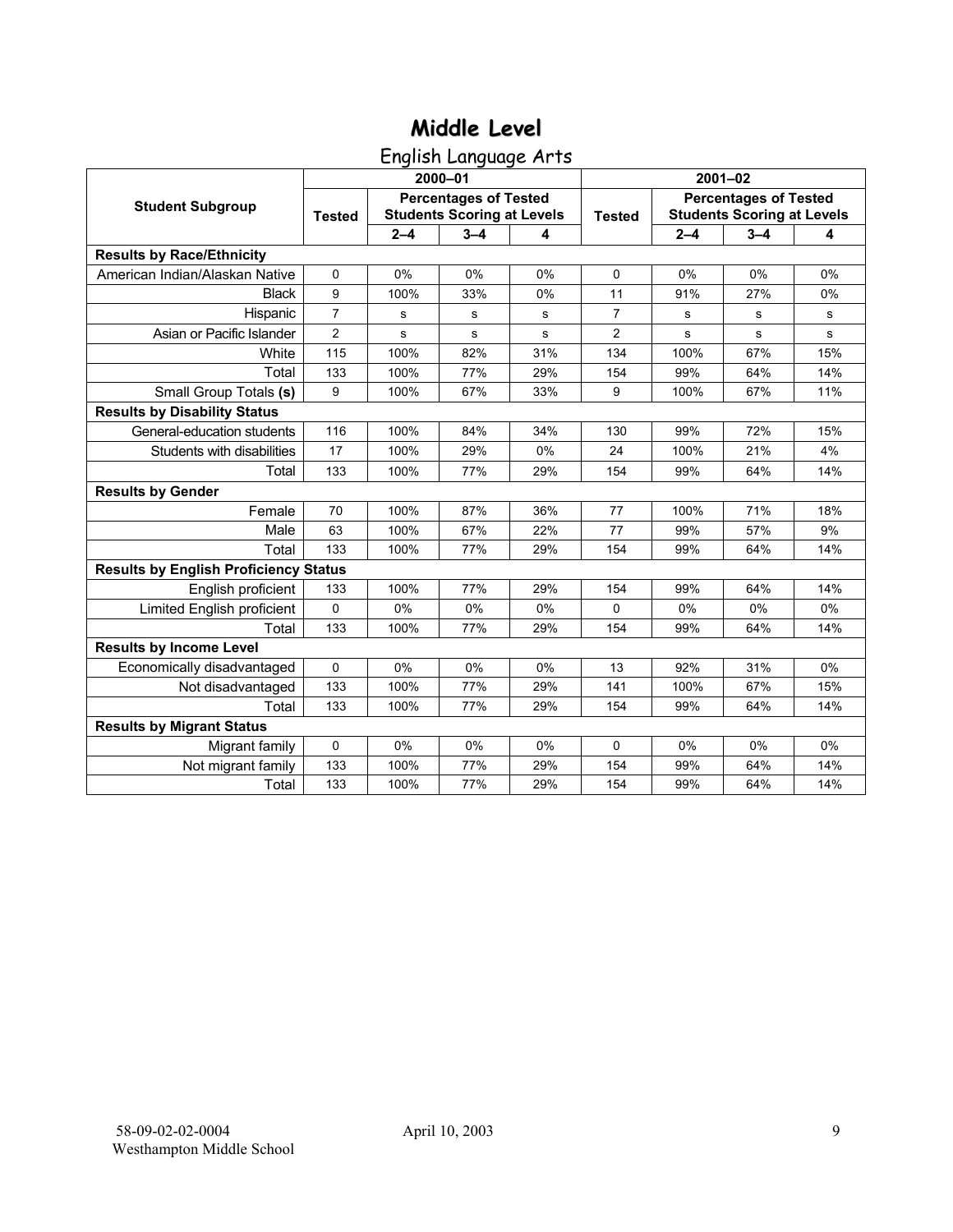#### **Mathematics**

|                                              |                |                                                                   | 2000-01 |       | 2001-02        |                                                                   |             |     |  |
|----------------------------------------------|----------------|-------------------------------------------------------------------|---------|-------|----------------|-------------------------------------------------------------------|-------------|-----|--|
| <b>Student Subgroup</b>                      | <b>Tested</b>  | <b>Percentages of Tested</b><br><b>Students Scoring at Levels</b> |         |       | <b>Tested</b>  | <b>Percentages of Tested</b><br><b>Students Scoring at Levels</b> |             |     |  |
|                                              |                | $2 - 4$                                                           | $3 - 4$ | 4     |                | $2 - 4$                                                           | $3 - 4$     | 4   |  |
| <b>Results by Race/Ethnicity</b>             |                |                                                                   |         |       |                |                                                                   |             |     |  |
| American Indian/Alaskan Native               | 0              | 0%                                                                | 0%      | 0%    | $\Omega$       | 0%                                                                | 0%          | 0%  |  |
| <b>Black</b>                                 | 9              | 78%                                                               | 44%     | $0\%$ | 11             | 91%                                                               | 55%         | 0%  |  |
| Hispanic                                     | 9              | s                                                                 | s       | s     | 6              | s                                                                 | s           | s   |  |
| Asian or Pacific Islander                    | $\overline{2}$ | s                                                                 | s       | s     | $\overline{c}$ | s                                                                 | s           | s   |  |
| White                                        | 115            | 99%                                                               | 71%     | 13%   | 133            | 100%                                                              | 76%         | 8%  |  |
| Total                                        | 135            | 96%                                                               | 68%     | 11%   | 152            | 99%                                                               | 74%         | 8%  |  |
| Small Group Totals (s)                       | 11             | 82%                                                               | 55%     | 0%    | 8              | 88%                                                               | 63%         | 13% |  |
| <b>Results by Disability Status</b>          |                |                                                                   |         |       |                |                                                                   |             |     |  |
| General-education students                   | 118            | 97%                                                               | 74%     | 13%   | 127            | 98%                                                               | 78%         | 8%  |  |
| Students with disabilities                   | 17             | 94%                                                               | 29%     | 0%    | 25             | 100%                                                              | 52%         | 8%  |  |
| Total                                        | 135            | 96%                                                               | 68%     | 11%   | 152            | 99%                                                               | 74%         | 8%  |  |
| <b>Results by Gender</b>                     |                |                                                                   |         |       |                |                                                                   |             |     |  |
| Female                                       | 70             | 97%                                                               | 66%     | 14%   | 76             | 99%                                                               | 75%         | 4%  |  |
| Male                                         | 65             | 95%                                                               | 71%     | 8%    | 76             | 99%                                                               | 72%         | 12% |  |
| Total                                        | 135            | 96%                                                               | 68%     | 11%   | 152            | 99%                                                               | 74%         | 8%  |  |
| <b>Results by English Proficiency Status</b> |                |                                                                   |         |       |                |                                                                   |             |     |  |
| English proficient                           | 133            | ${\bf s}$                                                         | s       | s     | 151            | s                                                                 | $\mathbf s$ | s   |  |
| Limited English proficient                   | $\overline{2}$ | s                                                                 | s       | s     | 1              | s                                                                 | s           | s   |  |
| Total                                        | 135            | 96%                                                               | 68%     | 11%   | 152            | 99%                                                               | 74%         | 8%  |  |
| <b>Results by Income Level</b>               |                |                                                                   |         |       |                |                                                                   |             |     |  |
| Economically disadvantaged                   | $\Omega$       | 0%                                                                | 0%      | 0%    | 10             | 90%                                                               | 60%         | 0%  |  |
| Not disadvantaged                            | 135            | 96%                                                               | 68%     | 11%   | 142            | 99%                                                               | 75%         | 8%  |  |
| Total                                        | 135            | 96%                                                               | 68%     | 11%   | 152            | 99%                                                               | 74%         | 8%  |  |
| <b>Results by Migrant Status</b>             |                |                                                                   |         |       |                |                                                                   |             |     |  |
| Migrant family                               | 0              | $0\%$                                                             | 0%      | 0%    | $\Omega$       | $0\%$                                                             | $0\%$       | 0%  |  |
| Not migrant family                           | 135            | 96%                                                               | 68%     | 11%   | 152            | 99%                                                               | 74%         | 8%  |  |
| Total                                        | 135            | 96%                                                               | 68%     | 11%   | 152            | 99%                                                               | 74%         | 8%  |  |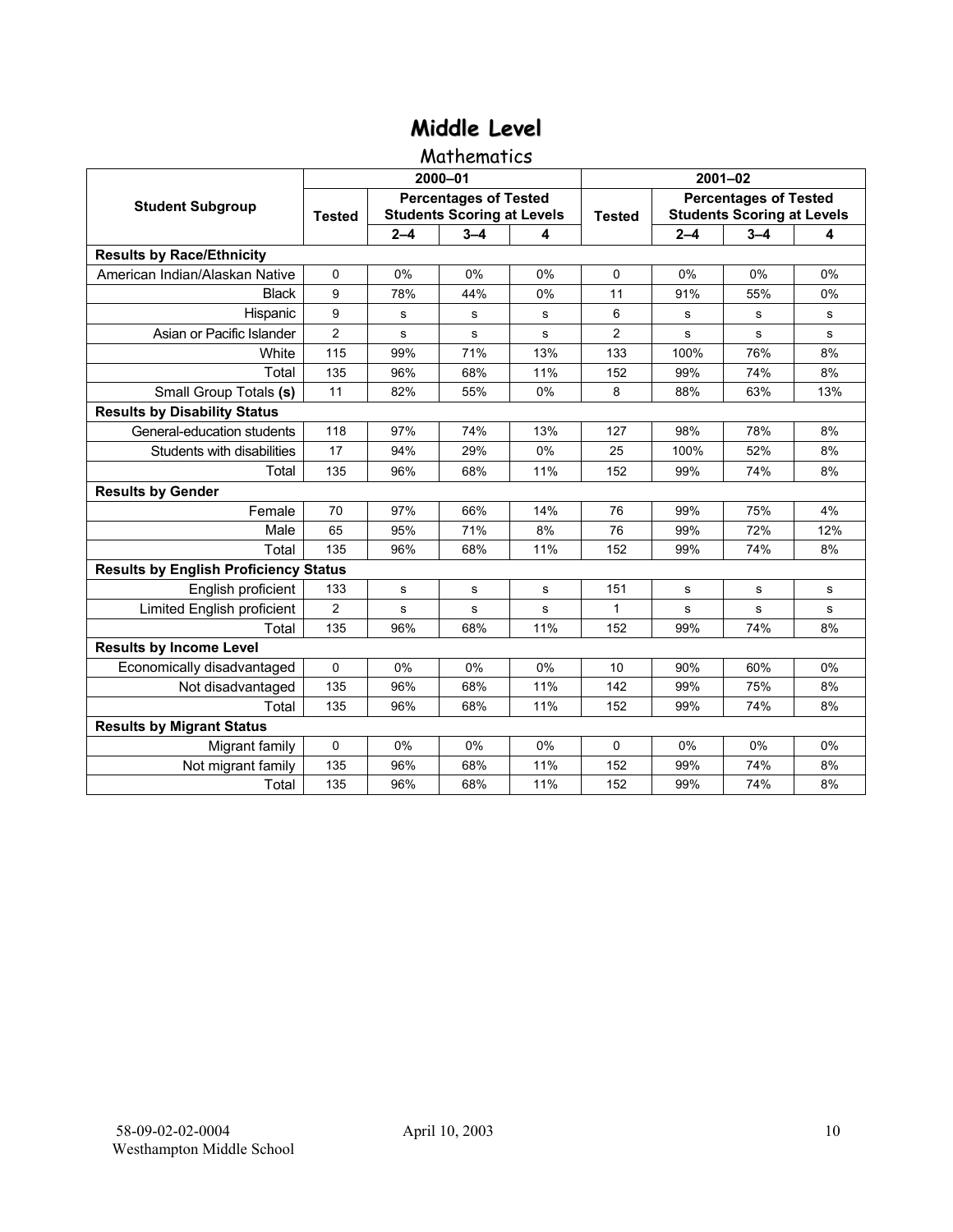#### Science

|                                              | $2001 - 02$   |                                                                   |         |     |  |  |  |
|----------------------------------------------|---------------|-------------------------------------------------------------------|---------|-----|--|--|--|
| <b>Student Subgroup</b>                      | <b>Tested</b> | <b>Percentages of Tested</b><br><b>Students Scoring at Levels</b> |         |     |  |  |  |
|                                              |               | $2 - 4$                                                           | $3 - 4$ | 4   |  |  |  |
| <b>Results by Race/Ethnicity</b>             |               |                                                                   |         |     |  |  |  |
| American Indian/Alaskan Native               | $\Omega$      | 0%                                                                | 0%      | 0%  |  |  |  |
| <b>Black</b>                                 | 11            | 100%                                                              | 100%    | 18% |  |  |  |
| Hispanic                                     | 5             | s                                                                 | S       | s   |  |  |  |
| Asian or Pacific Islander                    | 1             | s                                                                 | s       | s   |  |  |  |
| White                                        | 119           | 100%                                                              | 98%     | 66% |  |  |  |
| Total                                        | 136           | 100%                                                              | 99%     | 63% |  |  |  |
| Small Group Totals (s)                       | 6             | 100%                                                              | 100%    | 67% |  |  |  |
| <b>Results by Disability Status</b>          |               |                                                                   |         |     |  |  |  |
| General-education students                   | 113           | 100%                                                              | 100%    | 73% |  |  |  |
| Students with disabilities                   | 23            | 100%                                                              | 91%     | 13% |  |  |  |
| Total                                        | 136           | 100%                                                              | 99%     | 63% |  |  |  |
| <b>Results by Gender</b>                     |               |                                                                   |         |     |  |  |  |
| Female                                       | 67            | 100%                                                              | 100%    | 63% |  |  |  |
| Male                                         | 69            | 100%                                                              | 97%     | 62% |  |  |  |
| Total                                        | 136           | 100%                                                              | 99%     | 63% |  |  |  |
| <b>Results by English Proficiency Status</b> |               |                                                                   |         |     |  |  |  |
| English proficient                           | 135           | s                                                                 | s       | s   |  |  |  |
| Limited English proficient                   | 1             | s                                                                 | S       | s   |  |  |  |
| Total                                        | 136           | 100%                                                              | 99%     | 63% |  |  |  |
| <b>Results by Income Level</b>               |               |                                                                   |         |     |  |  |  |
| Economically disadvantaged                   | 8             | 100%                                                              | 100%    | 50% |  |  |  |
| Not disadvantaged                            | 128           | 100%                                                              | 98%     | 63% |  |  |  |
| Total                                        | 136           | 100%                                                              | 99%     | 63% |  |  |  |
| <b>Results by Migrant Status</b>             |               |                                                                   |         |     |  |  |  |
| Migrant family                               | $\Omega$      | 0%                                                                | 0%      | 0%  |  |  |  |
| Not migrant family                           | 136           | 100%                                                              | 99%     | 63% |  |  |  |
| Total                                        | 136           | 100%                                                              | 99%     | 63% |  |  |  |